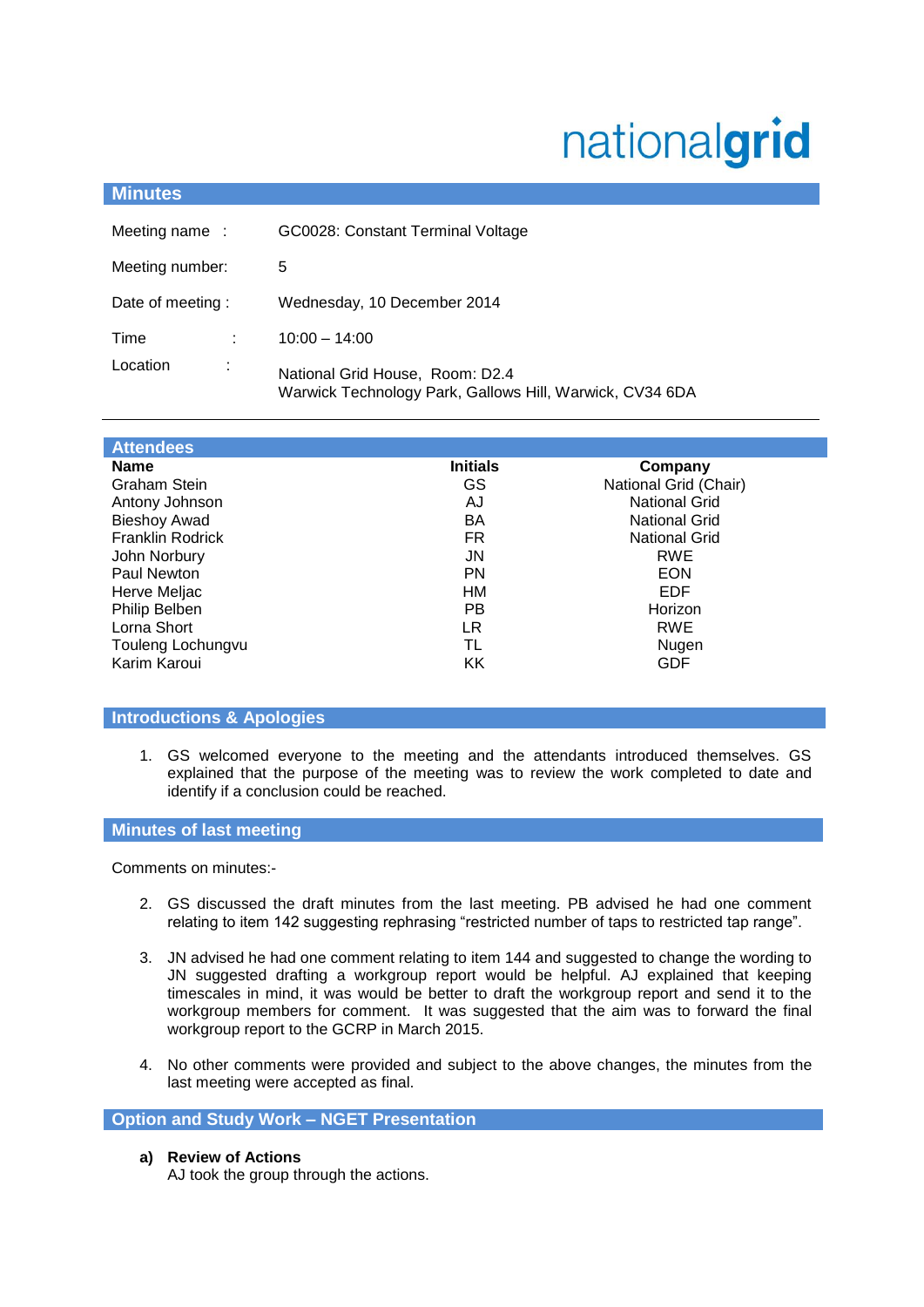5. Item 82 from the June 2014 meeting was discussed. AJ explained the revised text and outlined how instructions are issued to Synchronous plant for voltage control purposes. He advised that National Grid Control Engineers will generally issue MVAr instructions to Generators. It will then be for the Generator to adjust the tap changer to achieve the reactive power required at the Connection Point. .

#### **Action: AJ to speak to contracts team to find out about target MVAr values.**

- 6. KK raised a question about whether a generator is responsible for producing MVArs or keeping the voltage level maintained. AJ explained that a synchronous generator needs to tap the generator transformer to provide MVAr output as instructed by National Grid. The reactive power output of the generator would then be expected to vary as the Transmission System voltage changed. JN explained that there are different options allowed in the Grid Code for generators to be instructed to provide reactive power.
- 7. JN suggested that only Gensets instructed to provide reactive power via a "MVAr Output" have to comply with the +/- 25MVAr tolerance. He advised this is more of an operational requirement under BC2.A.2.6 rather than a design requirement applicable to all generating units. JN suggested that if NGET need this tolerance range from all synchronous generating units then other options to meet this should be available to the generators.
- 8. BA discussed the action on transformer ratio. He advised 1.9.02 should be the correct option. He also advised that further study work had been completed to investigate the impact of Generator terminal voltage control over a wider tap range
- 9. GS highlighted that it would be an advantage, although not necessary, if the solution proposed by the workgroup addresses outstanding derogations issue.

#### **Review of Options**

- 10. BA explained option 1. He advised that to have 1.0pu terminal voltage with full tap range would require a total of 110 taps when the Generator was connected to an infinite bar. BA explained that the numbers were based on a 1770MW generator with a 2100MVA transformer.
- 11. BA summarised the effect of short circuit levels. It was noted that if the Generator was connected to an infinite system with a tap step of +/-25 MVAr then 110 taps would be required. BA then showed further analysis showing how the number of taps falls if the system strength is then reduced.
- 12. PN raised a question about who would specify the maximum strength of the system? AJ advised this would be specified in the Bilateral Connection Agreement.
- 13. HM commented that with a +/-25 MVAr range we are deriving technical requirements from business requirements. He added that as System Operator National Grid should not think about the reactive power but the voltage levels across the system. AJ explained that as System Operator, National Grid has a statutory obligation to manage voltage levels between limits specified in the Security and Quality of Supply Standards and to control system frequency.
- 14. HM made a comment about the MVAr tolerance requirement and how this will change based on the location and the system strength at the connection point. He also noted that as more Generators connect to a site, the fault level will change which affects the number of generator transformer taps required.
- 15. GS highlighted that for Option 1 it was important to define the combined requirement for a 1.0pu terminal voltage and a +/-25 MVAr tolerance between each tap.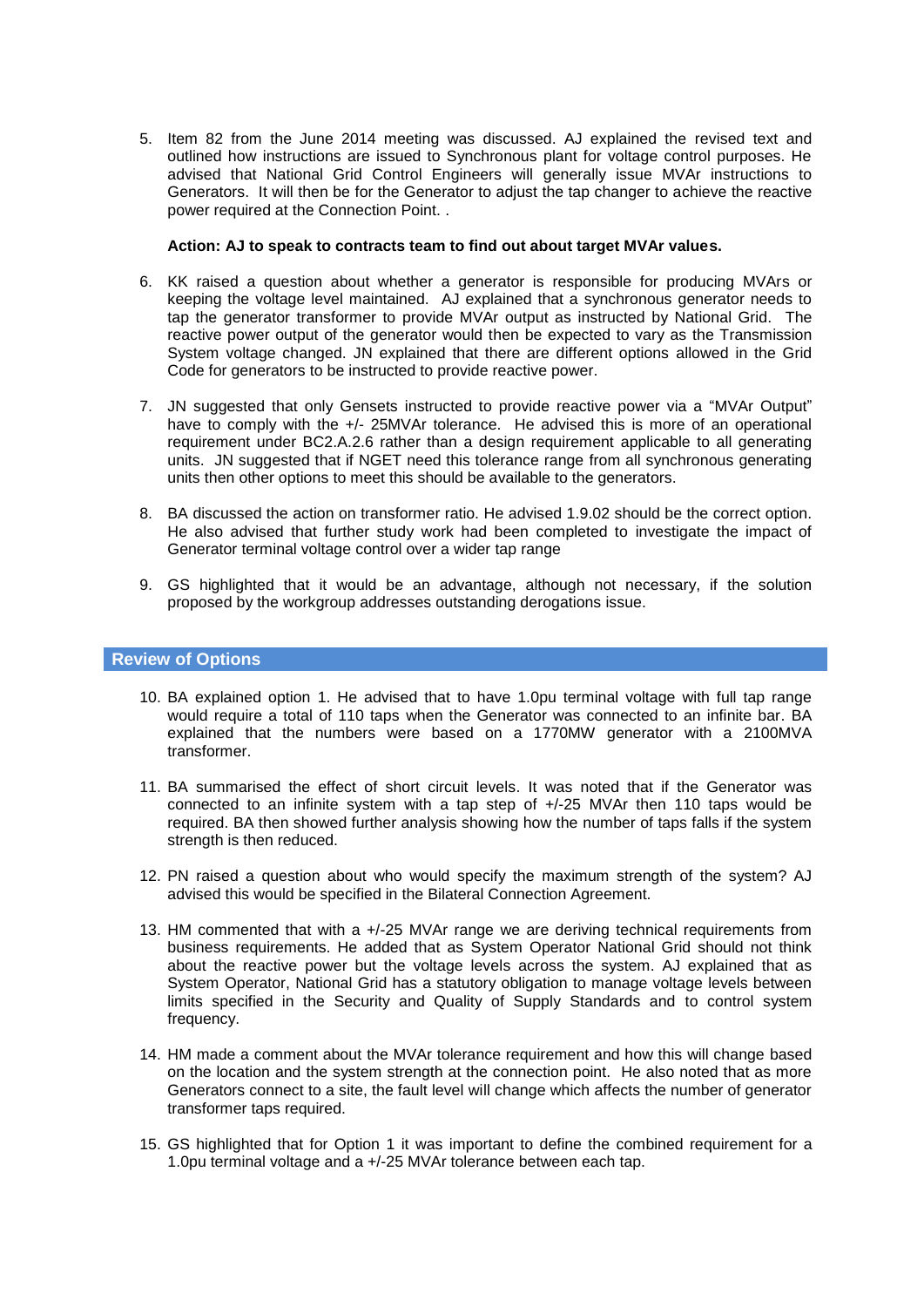16. PN suggested that NGET should produce a graph showing the effects of different short circuit levels to show the effect of an infinite system, a fault level of 63kA and a fault level of 18.2kA. PN also noted the 13% impedance used in the calculation on the number of taps.

#### **Action: NG to produce a graph with different short circuit levels.**

- 17. KK highlighted that larger generators will need to use bigger transformers which will make a achieving a tolerance of +/-25 MVAr more difficult.
- 18. BA requested suggestions from workgroup members to provide evidence to support their argument that having large number of taps is not practical.

#### **Tap Changer Issues – Solution Mastery Ltd Presentation**

- 19. PB delivered a presentation on tap changer issues.
- 20. PB explained the principle of a simple tap changer noting that if the space available to attach the tap is very limited, external windings are used.
- 21. PB explained the principle of a conventional tap with a buck / boost winding. In the example shown a diverter is required on the tapping winding but not on the other switch.
- 22. PB explained that each tapping interval should be a whole number of turns. He added that larger transformers have a larger voltage per turn and fine tapping may be impossible.
- 23. PB suggested solutions for the tapping issue. He highlighted that if the tapping winding is taken out and put in a smaller transformer, then the problem can be resolved. The separate transformer is adding cost just to get a working tap changer. It was noted 100 taps can be built and technology is more or less available. He clarified that existing designs tend to be based on a fully mechanical solution but power electronic solutions are possible.
- 24. HM informed the group a tap changer with a complex tapping arrangement will not be possible with nuclear power plant as they have to use proven technology and more modern solutions are not proven. He noted the nuclear industry are not allowed to use a fully computerised system but need to have a backup system that can be manually operated.
- 25. PB asked a question about the time taken to reach the desired tap level. The group had a discussion on the different tap change times. KK highlighted that the aluminium industry has transformers with 100 taps. PB said in terms of generators, it may take several minutes to go through 50 taps. GS asked about the losses on the system and PB replied that new transformers don't have many losses.
- 26. KK highlighted that with distribution transformers on the Belgian system, the first tap change takes 30 seconds and the subsequent tap changes can be completed more quickly. The generator step-up transformers have no tap changers.
- 27. PN raised a question about the maximum tap change level to the group. LS replied that they have been able to change 100MVAr in one go by using a combination of different transformers. AJ explained that according to the generator compliance team the tap changing time should be between 30 seconds to 1 minute. PB raised concern that it would be challenging to design a transformer with 100 taps and which could tap within 30 seconds  $-1$ minute.

# **Option 2A**

- 28. AJ explained the difference between the variants of Option 2 (Option 2A and Option 2B).
- 29. BA delivered a presentation on option 2A and explained that in this option the majority of the reactive power change would be achieved through tap changes on the transformer. He added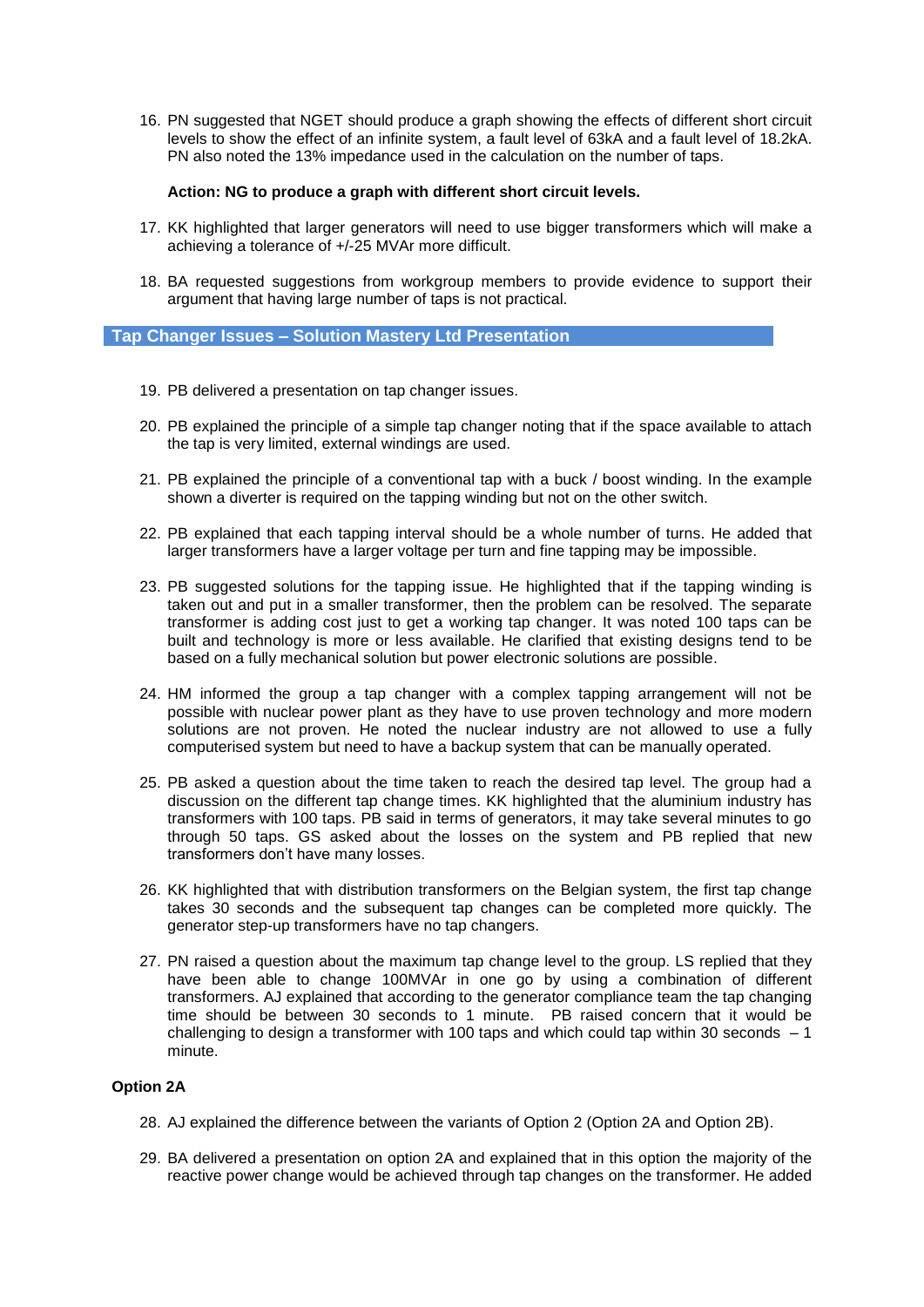that the Generator terminal voltage level for this option should not be less than 1.0pu but could be up to 1.03pu based on the previous information received to date. BA explained that the number of taps required would depend on the reactive range and also the short circuit level at the Connection Point.

- 30. PN questioned the prescriptive terminal voltage ranges. Option 2A suggests that the generator can only operate between 1pu to 1.03pu. AJ explained that terminal voltages below 1.0 pu were not desirable due to the reduction in stability margins. PN replied that there is no reason to have the prescriptive range between 1pu to 1.03pu and if NGET want this prescriptive level then there should be some justification behind it.
- 31. HM agreed with PN about the prescriptive ranges. HM said that the ranges for reactive power and stability requirements should be the responsibility of the designer. HM suggested that the requirements should be specified in terms of functionality rather than the detailed operation.
- 32. KK raised a question about justification of the 1pu limit. PB highlighted that due to the difference in the commercial drivers and the history behind the British Grid System, onload tap changers rather than variations in Generator terminal voltage had traditionally been used.
- 33. AJ explained, based on studies completed by BA and HM, that there was deterioration in system dynamic performance with the terminal voltage reduced below 1pu.
- 34. GS said that it was his view that the workgroup was happy with allowing varying terminal voltage if this addressed the need for an excessive number of taps. Working through the legal text would allow the group to discuss the different clauses for reactive and stability requirements.

# **Option 2B**

35. BA explained the work involved behind option 2B. BA explained how this option would reduce the need for more taps as the reactive power requirement can be controlled by a coarse tap with the fine control being achieved by varying the Generator terminal voltage . BA added that an AVR with good resolution allows achieving MVAr instructions and HV busbar voltage with a much better accuracy through adjusting the MVAr output. BA also added that this option would require NGET to do further work with regards to changing the load flow algorithms, but NGET would not discount this option if chosen and will do the further evaluation work.

#### **Action: NGET to investigate implications on load flow algorithms**

- 36. KK questioned the load flow algorithms and how they are used by NGET. AJ explained that the NGET (ie the modeller) sets the target voltage at each HV Generator Connection Point and the algorithm calculates the MVAr requirement and operating point. PN suggested that NGET should only look for how many MVArs are required at the Connection Point and not worry about how it is achieved.
- 37. The group discussed how the required MVAr level could be achieved in option 2B. HM explained that the clause should not require taps that will never be used and clarified that the last transformer tap might be impractical to achieve. HM requested that this should be taken into account when phrasing the legal text.
- 38. PB explained how the different options were created. NGET started to only look at tap changers first and then use terminal voltage control at the maximum/minimum taps. This later evolved into using tap control for coarse MVAr steps and terminal voltage control for fine tuning the output between these MVAr steps. PB added that varying terminal voltage achieves precision while large tap steps ensure that the entire reactive capability range is covered.
- 39. PB said using terminal voltage for precision, increases the step change in MVAr allowed for a tap action. PB highlighted as long as the reactive power requirement of the Grid Code is met then Option 2B is the preferred option. LS was in agreement with PB on option 2B.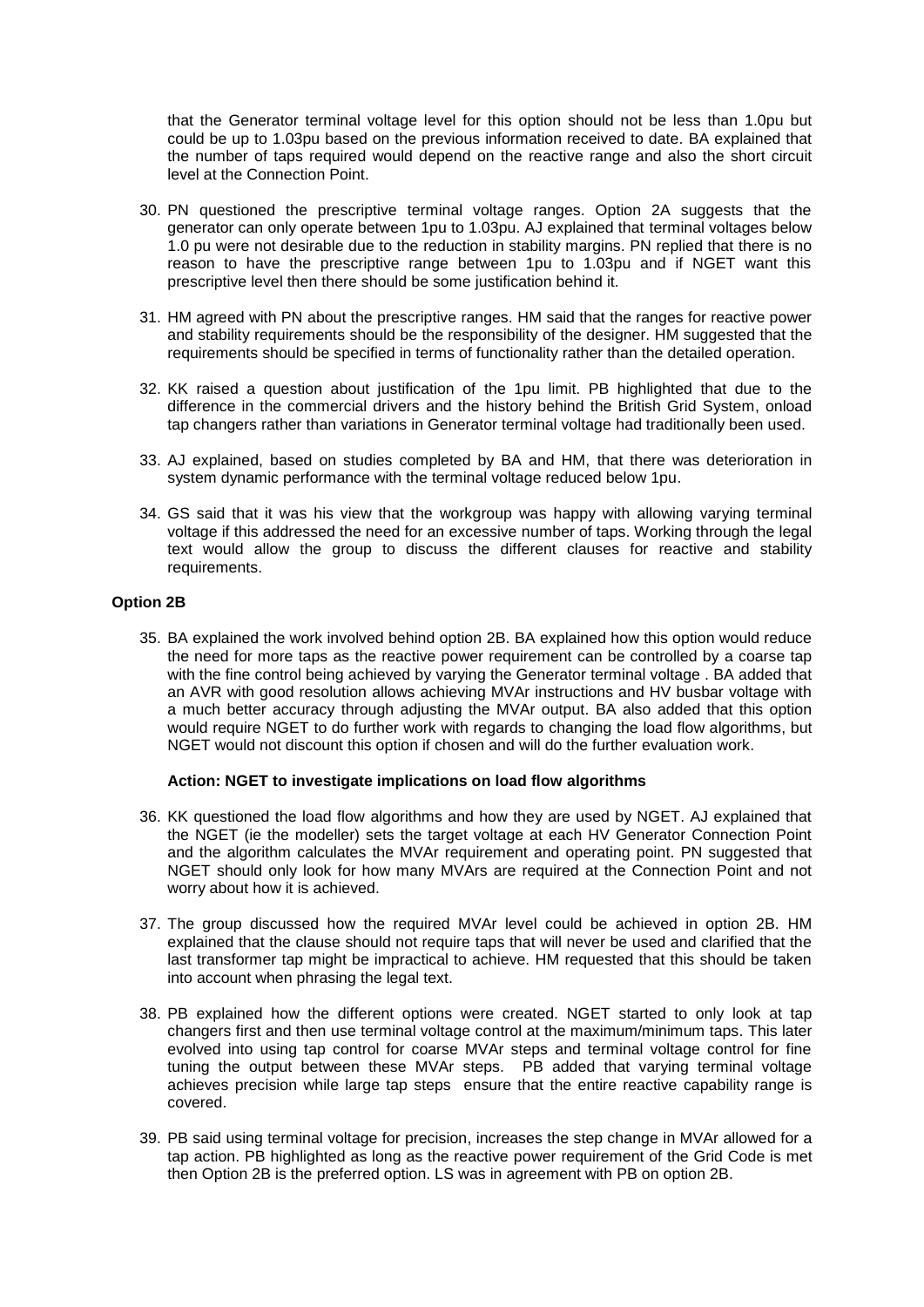- 40. HM explained to the group how he conducted the study along with NGET. He explained that he had established the variation in critical fault clearing times over a range of short circuit levels with the generator running at various points on the operating chart.
- 41. KK referred to the fault ride through requirement that Generators need to meet with fault clearance times specified in the Bilateral Agreements. KK didn't agree with voltage level to be limited to vary between 1pu and 1.03pu 'as long as the generator can meet the Grid Code stability requirements and HV voltage/reactive power control requirements.
- 42. GS highlighted NGET were comfortable in principle to allow terminal voltage to be dropped below 1pu but that this would have a knock on effect in other areas. For example, an assumption would have to be made about what terminal voltage to consider when assessing the fault ride through capability and stability of a generator. AJ also added that if Generator terminal voltage was reduced it could make the excitation performance requirements more onerous for the generator.

# **Option 3**

- 43. AJ explained that option 3 was ruled out in the last workgroup meeting as it reduces the reactive reserves available
- 44. BA presented a slide on the +/- 25 MVAr tolerance. He highlighted that National Grid currently operates to the nearest 1kV and with the removal of the MVAr tolerance level the voltage step change (based on the studies conducted) allows 4kV steps.
- 45. BA highlighted that with option 2B the step change can be exceeded past +/-25 MVAr range but the precision is achieved through varying generator terminal voltage control.

#### **RfG Requirements**

46. AJ highlighted that the outcome of this workgroup should not be in conflict with the RfG requirements. JN asked whether the discussion that the group had was in accordance with RfG or not. AJ confirmed that the current workgroup had considered the RfG requirements which had been included in the slide pack.

#### **Preferred option**

- 47. AJ highlighted that NGET have been working on a draft workgroup report which explained all the options in detail. He added that all the discussions and modelling work had been included in the report. PN questioned why NGET prefers option 2B over option 2A. AJ explained the main differences between both options. PB added that in option 2B the taps can be more finetuned with wide terminal voltage variations. It also needs a fewer number of taps and is easier to specify.
- 48. JN highlighted that selecting option 2B could cause issues to the normal operation of the generator as it involved both tap change and varying terminal voltage. JN said that option 2B should really only be applied to very large generators with wide tap ranges.
- 49. HM explained that that if the current reactive range requirement (0.85pu lagging to 0.95pu leading at the generating unit terminals and a voltage range at the Grid Entry Point ranging from 0.95pu to 1.05pu), then generators would require an on-load tap changer since such a range could not be achieved with terminal voltage variation only. JN highlighted that the existing plants will have to carry on operating the same way.
- 50. JN highlighted that with two operations in Option 2B there would be more implications for Generator control staff. The existing requirements allow NGET to give the instructions to the generator and the generator will automatically vary its MVAr output. If Option 2B is selected, it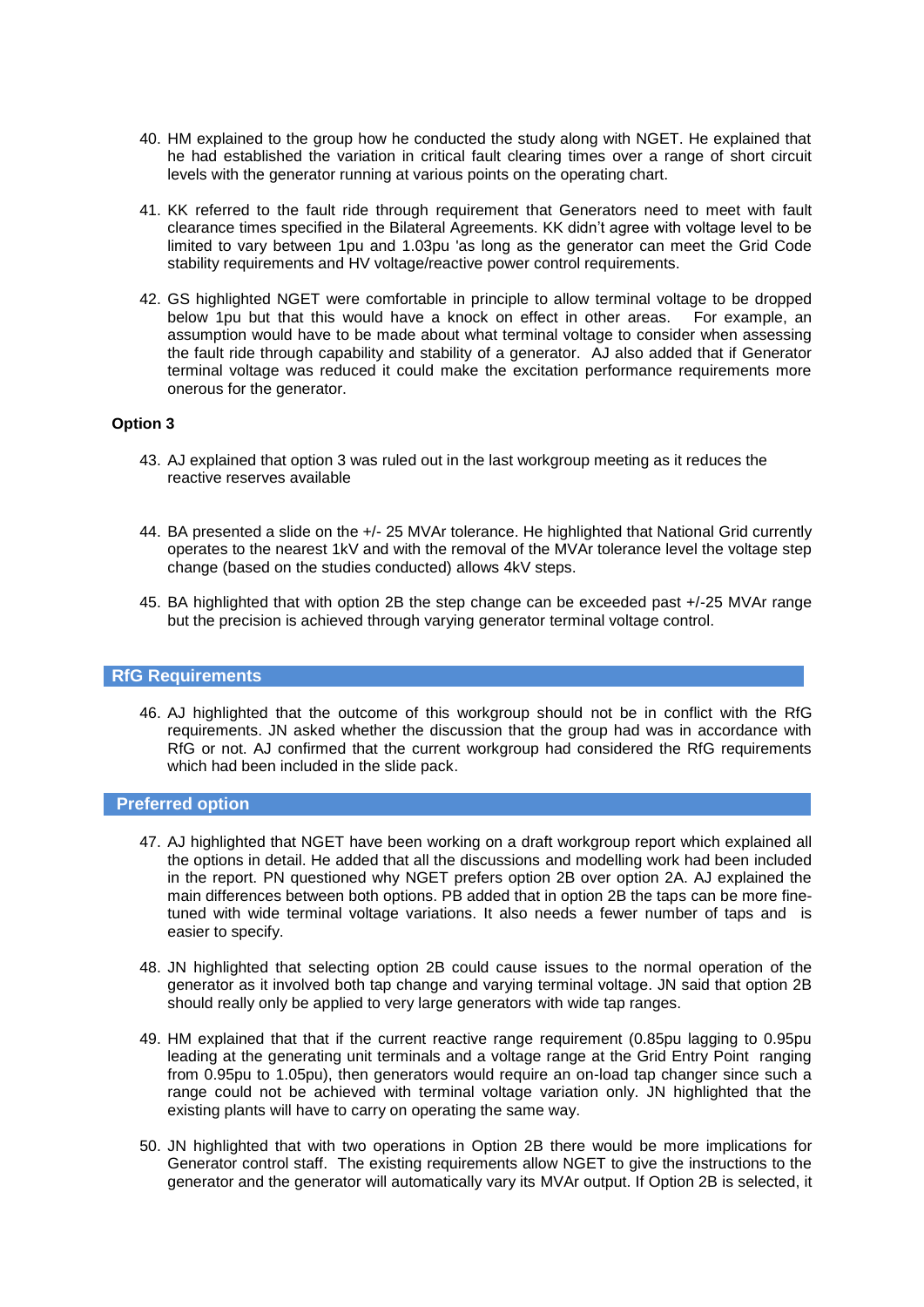would require NGET to monitor both the tap change position and the terminal voltage variation.

51. The group had a discussion on the advantages and disadvantages of option 2B. Concern was raised on what the difference was between the HV voltage variation and generator voltage variation.

#### **Discussion**

52. The group had a discussion on the proposed legal text for the workgroup report. Discussion centred around whether legal text should be prepared for one option or more options. The group was in agreement that there was no need to develop legal text for all the options and the consensus was that only Option 2 B should be developed.

#### **Action: AJ / BA to prepare draft workgroup report**

- 53. The legal text had reference to Rated terminal voltage JN highlighted that Rated MW should be the correct term and not rated terminal voltage. JN added that the terminal voltage is not set by the manufacturer but it is set by the Generator. HM highlighted that even if the Grid Code doesn't have any reference to the terminal voltage or 1pu there should be some background reference available in the compliance process.
- 54. LS highlighted that the 1pu name plating is not set by the generator but by the manufacturer. LS added that the generator may operate the Generator at a value greater than 1.p.u.
- 55. PB highlighted that NGET should not mandate the rated terminal voltage but the Generators should tell NGET what it is. AJ highlighted that the changes made to the legal text for CC.6.3.4 would also require changes to BC2.
- 56. PB highlighted the point about terminal voltage ranges to be set between 1pu and 1.03pu in CC6.3.8(a). It was noted that the value should be 1.0p.u or above with no upper threshold as this value should be specified by the Generator.

#### **Action: AJ to review and develop revised legal text**

**Action: AJ to consider inclusion of an explanatory note within the Guidance Notes for Generators document and discuss this issue with the Generator Compliance team.**

# **Next Steps**

57. The group highlighted concerns with the legal text and suggested changes.

#### **Action: AJ to review the legal text and incorporate the suggestions**

58. The workgroup members were in agreement that the workgroup report should be presented to the March 2015 GCRP and that they need to review the report two weeks in advance..

#### **Action: AJ / BA to tweak the workgroup report and send it out to work group members by week commencing 19th January.**

59. The next workgroup meeting was confirmed for the 19<sup>th</sup> February 2015.

**Action: Workgroup to review the workgroup report and comment back by the 4th March so changes can be incorporated before next GCRP on 18th March 2015.**